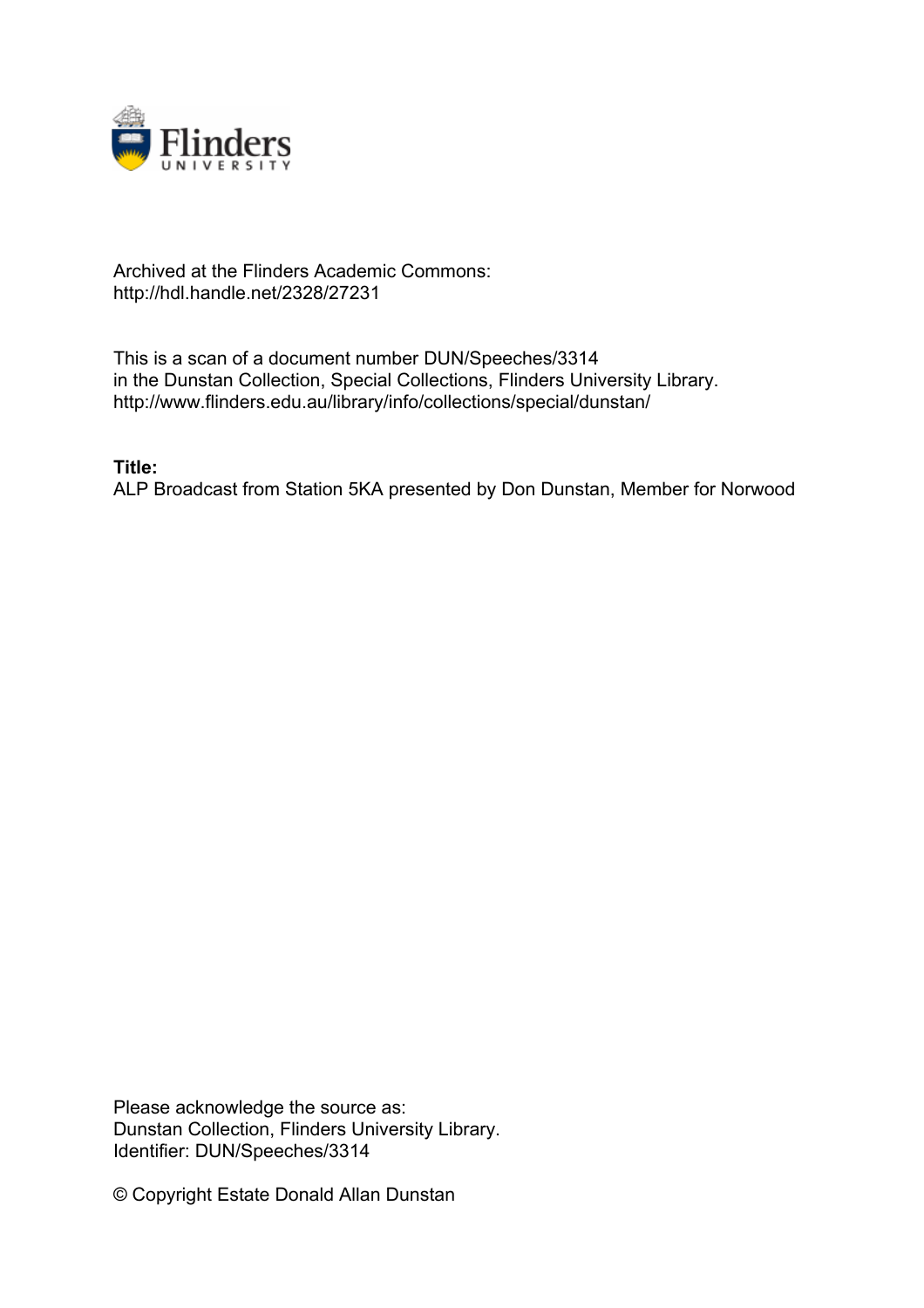## **Good Evening,**

**The Federal elections held last Saturday have been a great vindication of the policies and platforms of the Australian Labor Party.** 

**The A.L.P. had a detailed constructive and practical policy.**  The Governments only apparent policy was the repeated **EXXMEX appearance of Mr. Menzies on televis ion saying in tones of injured dignity "How could anyone elect anyone other than me to lead Australia?<sup>0</sup> Well he has had his answer. If his Government does retain office - and the result is very much in doubt - it will be with a very bare margin of support in the House of Representatives and with an undoubtedly hostile Senate.** 

**There has been a great swing to support the Labor Party - the biggest to occur since the 1943 election when Mr. Menzies, in Australia's hour of greatest peril had already proved himself incompetent to lead this nation and had been forced to resign by his own party.** 

**Mr. Menzies, of course, thought himself safe from the people's wrath, and that he had a substantial bulwark to protect**  *f*  **him in the existence of his electoral allies, the D.L.P.** 

**These are people who say they believe in Labor policies. They say they believe in just wages, in greater social service benefits for the needy, in public development in strong trades unions. So they say, "please vote for us. We know that none of our candidates will get elected, but let us take your votes and use the preferential voting system to give them to the Liberals so that the thirgs we say we believe won't get done." Mr. Menzies was of course happy to have them do it. He was happy to create unemployment, depress family incomes, reduce social services, and junket about advocating foreign policies so reactionary that he made the English conservatives look like vermil/ion-hued radicals** 

**by comparison.**